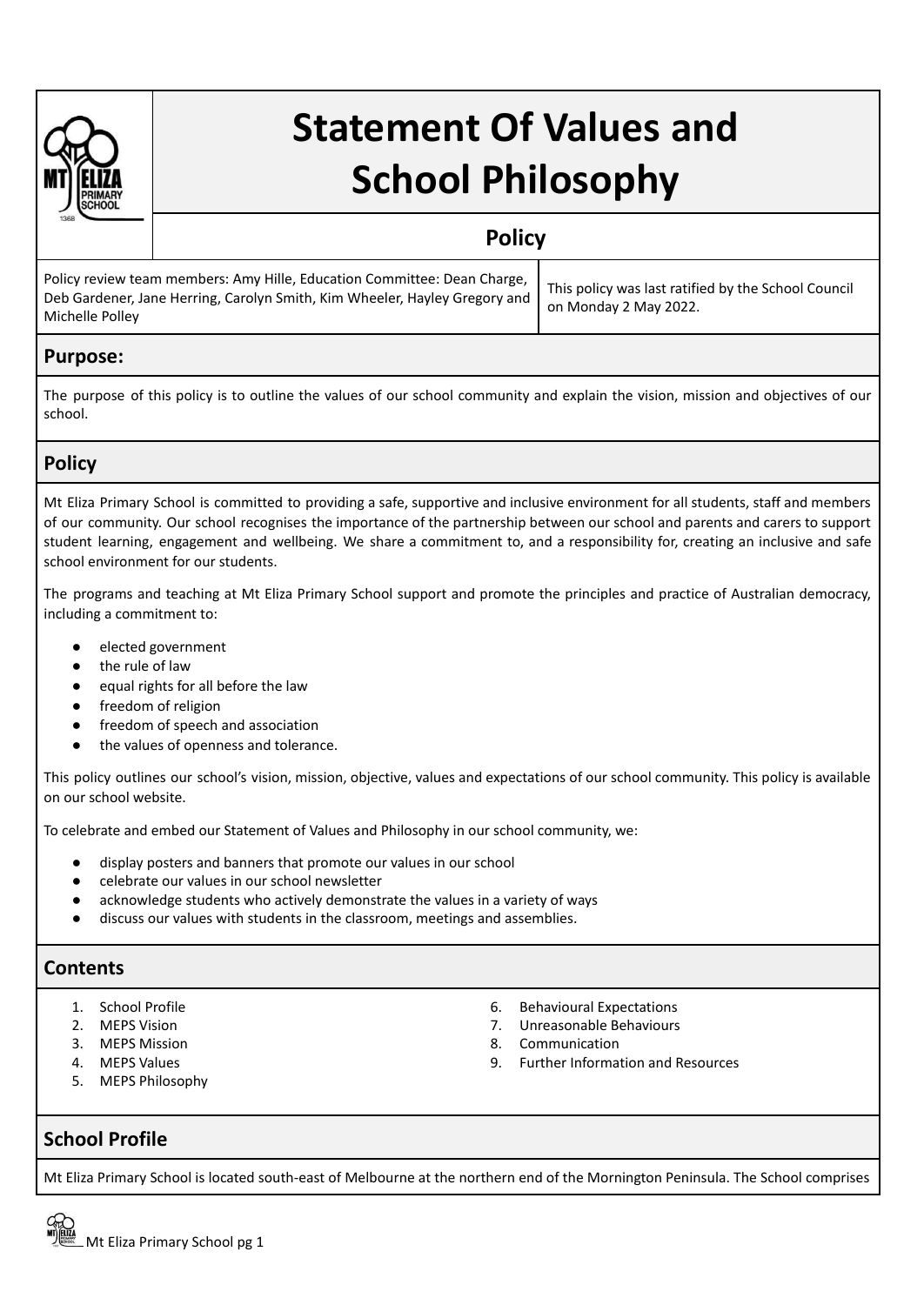2.5 hectares of attractive gardens in a native treed setting. Excellent sporting facilities, including two multi-purpose facilities (the Building Education Revolution 'BER' gym facility plus our original basketball stadium/hall), external courts and turf oval. There are extensive play spaces, adventure playgrounds and passive areas with shade cover.

Mt Eliza Primary School is 150 years old but moved to its present site in 1929 when a one-roomed rural school was moved from Mordialloc as a facility in which to educate an increasing number of students. This building is now known as our 'Old School House' which stands proudly at the front of the school. The building was saved from demolition in 2004 by a group of hard working and passionate members of our school community. In 2009 our BER multipurpose centre was finished. This began our journey into the world of the 'Kitchen Garden', utilising the extensive kitchen facilities and creating garden spaces. Over the years, this program has provided our students with the capability and experience to grow their own foods and the skills and desire to create healthy and delicious meals from fresh seasonal produce. In 2021 we began our partnership with OzHarvest to become a FEAST program school, with our launch into the program occurring in 2022. Our newest building was completed in early 2019 which replaced our oldest wing at the school.

Since its inception, Mt Eliza Primary School has been synonymous with a strong sense of community spirit. In partnership with our community, we have developed a culture that reflects our five values: Respect, Responsibility, Resilience, Connectedness and Challenge. These values are the cornerstone of what we do; they support our approach to learning and are key to the way in which we develop respectful relationships across the school.

## **MEPS Motto - 'Together we grow'**

We believe in a holistic view of education that equips our students with the attributes that they will need to lead purposeful and fulfilling lives, where social and emotional skills are as important as academic and professional skills. In addition to a strong focus on the building blocks of learning, literacy and numeracy, our students learn 'how to learn' and they are guided from their first days of school in the development of communication skills. Our programs deliberately promote and engage students in:

- How to communicate with each other
- Being kind to ourselves and one another
- How to be part of a team
- Understanding that we are all different
- How to support one another in the collective learning journey

Spending a day in our school demonstrates the varied and dynamic life of our learning community; one full of challenge, choice and opportunity, designed to see our students grow, flourish, and discover their abilities and passions in life.

## **MEPS Vision**

A community connected in kindness through relationships, learning and values.

## **MEPS Mission**

To improve the quality of student outcomes and teaching practice by:

- Promoting and maintaining healthy and productive relationships
- Developing a balance between explicit teaching and guided inquiry to build the capacity of learners; and
- Creating a culture of collective responsibility.

## **MEPS Values**

As a School we value:

- **Respect**
- Responsibility
- Resilience
- Connectedness, and
- Challenge

#### **MEPS Philosophy**

We believe that all children have the capacity to be competent, capable and sophisticated thinkers, with endless ways and opportunities to express themselves.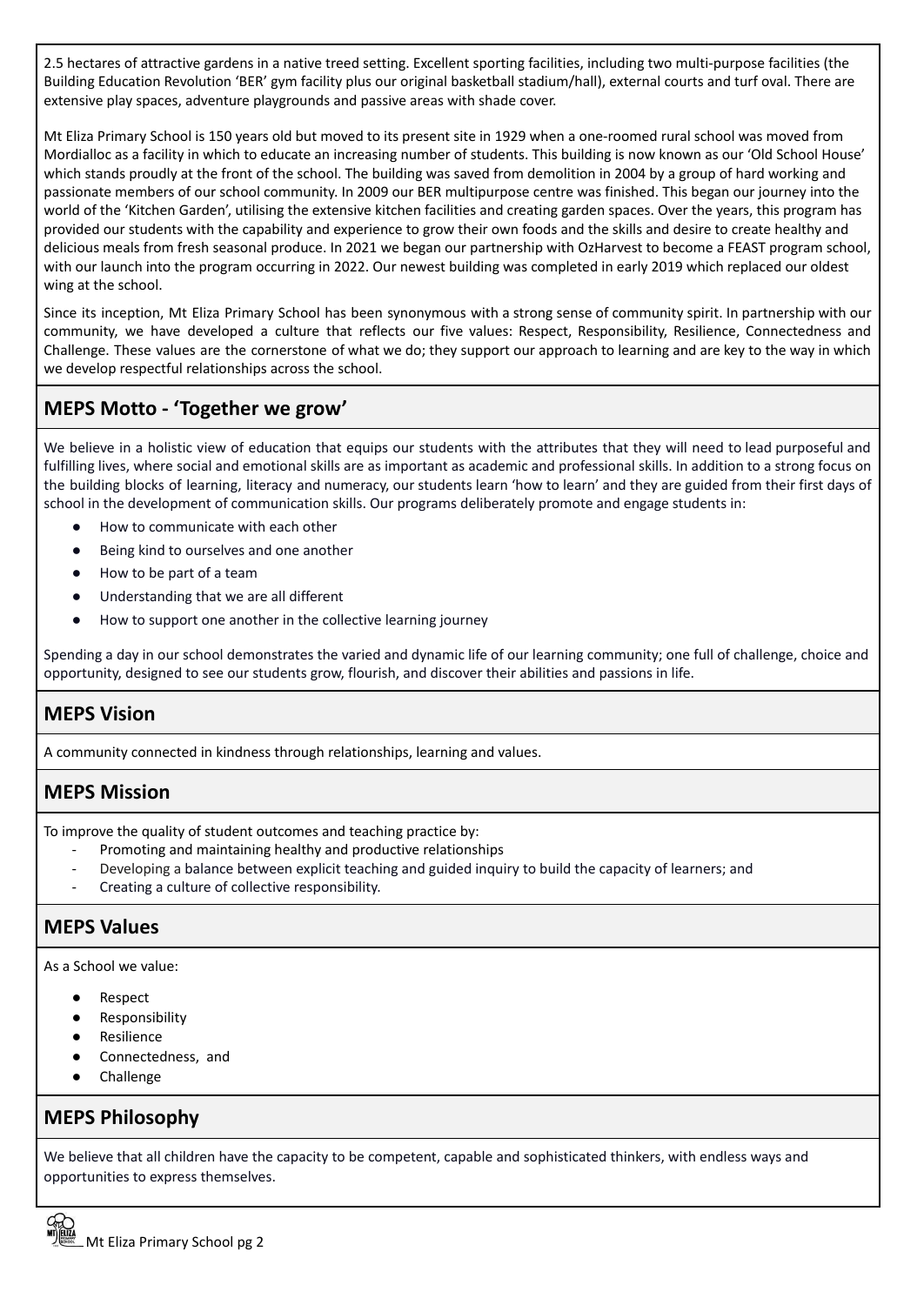## **Behavioural Expectations**

Mt Eliza Primary School acknowledges that the behaviour of staff, parents, carers and students has an impact on our school community and culture.

Staff have a range of expectations around behaviour and must follow our school and Department policies and the Victorian Public Service Code of Conduct and Values. Teaching staff also adhere to the Victorian Teaching [Profession](https://www.vit.vic.edu.au/maintain/conduct/codes) Codes of Conduct and Ethics.

Students are supported by school staff to meet expected standards of behaviour as outlined in our Student [Wellbeing](https://mtelizaps.vic.edu.au/wp-content/uploads/2022/05/Student-Wellbeing-and-Engagement-Policy-2022.docx.pdf) and [Engagement](https://mtelizaps.vic.edu.au/wp-content/uploads/2022/05/Student-Wellbeing-and-Engagement-Policy-2022.docx.pdf) Policy, [Inclusion](https://mtelizaps.vic.edu.au/wp-content/uploads/2022/05/2021-Inclusion-and-Diversity-Policy.pdf) and Diversity Policy and Bullying [Prevention](https://mtelizaps.vic.edu.au/wp-content/uploads/2022/05/2021-Bullying-Prevention-Policy.pdf) Policy.

Information about the expectations on parents and carers to ensure schools remain respectful and inclusive places is outlined in the Department's Respectful Behaviours within the School [Community](https://www.education.vic.gov.au/Pages/Respectful-Behaviours-within-the-School-Community-Policy.aspx) Policy and our [Respect](https://mtelizaps.vic.edu.au/wp-content/uploads/2021/02/2020-Respect-for-School-Staff-Policy.pdf) for School Staff Policy.

## **Unacceptable Behaviours**

Schools are not public places, and the Principal has the right to permit or deny entry to school grounds (for more information, see our *[Visitors](https://mtelizaps.vic.edu.au/wp-content/uploads/2022/05/2021-Visitors-Policy.pdf) Policy*).

Unacceptable behaviour that is demonstrated by school staff, parents, carers, students or members of our school community will not be tolerated at school, or during school activities.

Unreasonable behaviour includes:

- being violent or threatening violence of any kind, including physically intimidating behaviour
- speaking or behaving in a rude, aggressive or threatening way, either in person, via email, social media, or over the telephone
- sending demanding, rude, confronting or threatening letters, emails or text messages
- discriminatory or derogatory comments
- the use of social media or public forums to make inappropriate or threatening remarks about the school, staff or students.

Harassment, bullying, violence, aggression, threatening behaviour and unlawful discrimination are unacceptable and will not be tolerated at our school.

Unacceptable behaviour and/or failure to uphold the principles of this *Statement of Values and School Philosophy* may lead to further investigation and the implementation of appropriate consequences by the Principal.

At the Principal's discretion, unreasonable behaviour may be managed by:

- requesting that the parties attend a mediation or counselling sessions
- implementing specific communication protocols
- written warnings
- conditions of entry to school grounds or school activities
- exclusion from school grounds or attendance at school activities
- reports to Victoria Police
- legal action.

Inappropriate student behaviour will be managed in accordance with our school's *Student Wellbeing and [Engagement](https://mtelizaps.vic.edu.au/wp-content/uploads/2022/05/Student-Wellbeing-and-Engagement-Policy-2022.docx.pdf) Policy* and *Bullying [Prevention](https://mtelizaps.vic.edu.au/wp-content/uploads/2022/05/2021-Bullying-Prevention-Policy.pdf) Policy.*

Our *Statement of Values and School Philosophy* ensures that everyone in our school community will be treated with fairness and respect. In turn, we will strive to create a school that is inclusive and safe, where everyone is empowered to participate and learn.

#### **Communication**

This policy will be communicated to our school community in the following ways:

- Available publicly on our school's website
- Made available in hard copy from school administration upon request